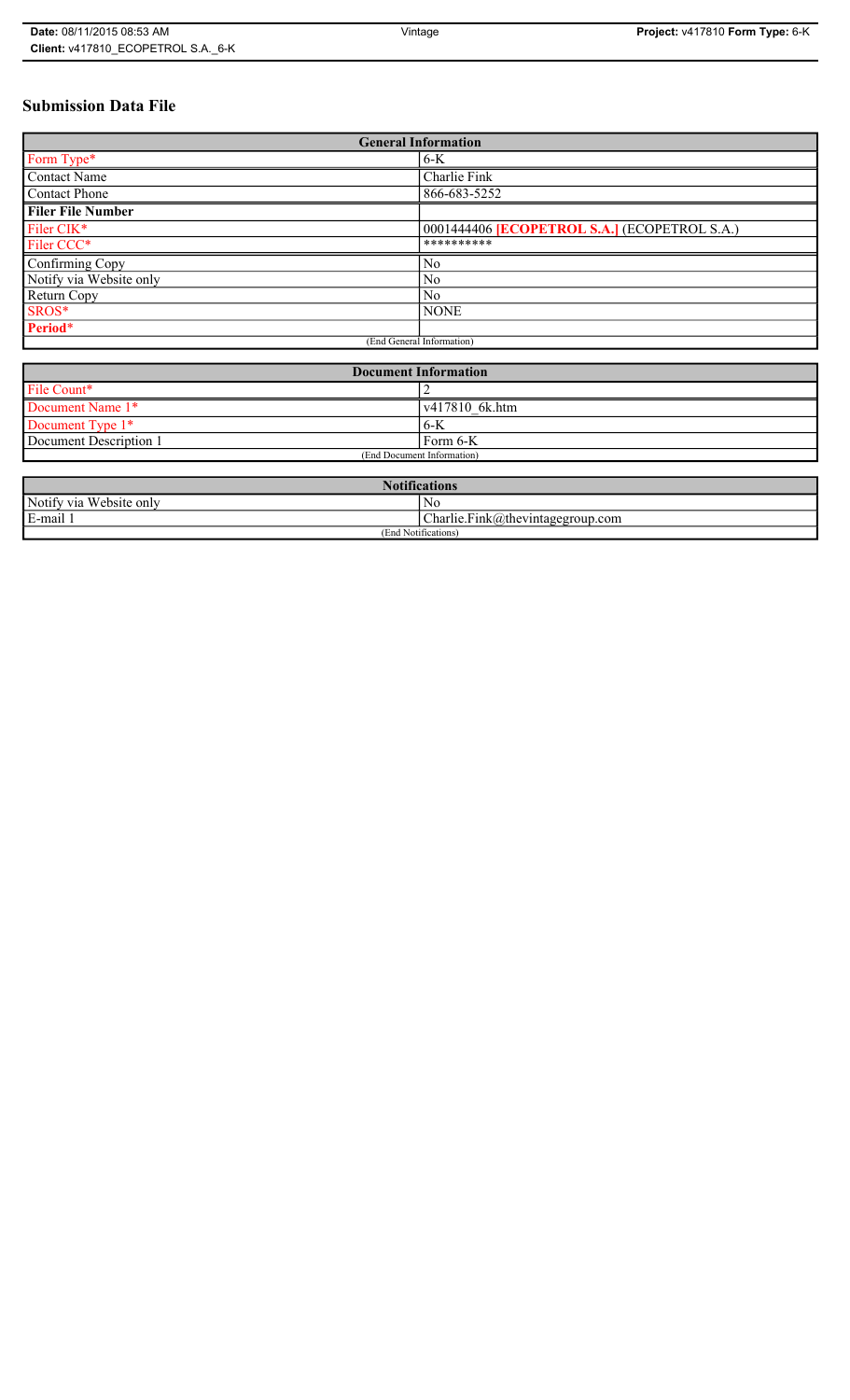#### **UNITED STATES SECURITIES AND EXCHANGE COMMISSION Washington, D.C. 20549**

#### **FORM 6-K**

#### **REPORT OF FOREIGN PRIVATE ISSUER PURSUANT TO RULE 13a-16 OR 15d-16 UNDER THE SECURITIES EXCHANGE ACT OF 1934**

For the month of August, 2015 Commission File Number 001-34175

ECOPETROL S.A.

(Exact name of registrant as specified in its charter)

N.A.

(Translation of registrant's name into English)

COLOMBIA

(Jurisdiction of incorporation or organization)

Carrera 13 No. 36 – 24

BOGOTA D.C. – COLOMBIA

(Address of principal executive offices)

Indicate by check mark whether the registrant files or will file annual reports under cover of Form 20-F or Form 40-F.

Form 20-F  $\boxtimes$  Form 40-F  $\Box$ 

Indicate by check mark if the registrant is submitting the Form 6-K in paper as permitted by Regulation S-T Rule 101(b)(1)

Yes $\Box$  No  $\boxtimes$ 

Indicate by check mark if the registrant is submitting the Form 6-K in paper as permitted by Regulation S-T Rule 101(b)(7)

 $\mathbf{Y}\mathbf{es} \ \Box \ \mathbf{No} \ \overline{\mathbf{\mathbf{\boxtimes}}}$ 

Indicate by check mark whether the registrant by furnishing the information contained in this form is also thereby furnishing the information to the Commission pursuant to Rule 12g3-2(b) under the Securities Exchange Act of 1934.

Yes $\Box$  No  $\boxtimes$ 

If "Yes" is marked, indicate below the file number assigned to the registrant in connection with Rule 12g3-2(b): 82- N/A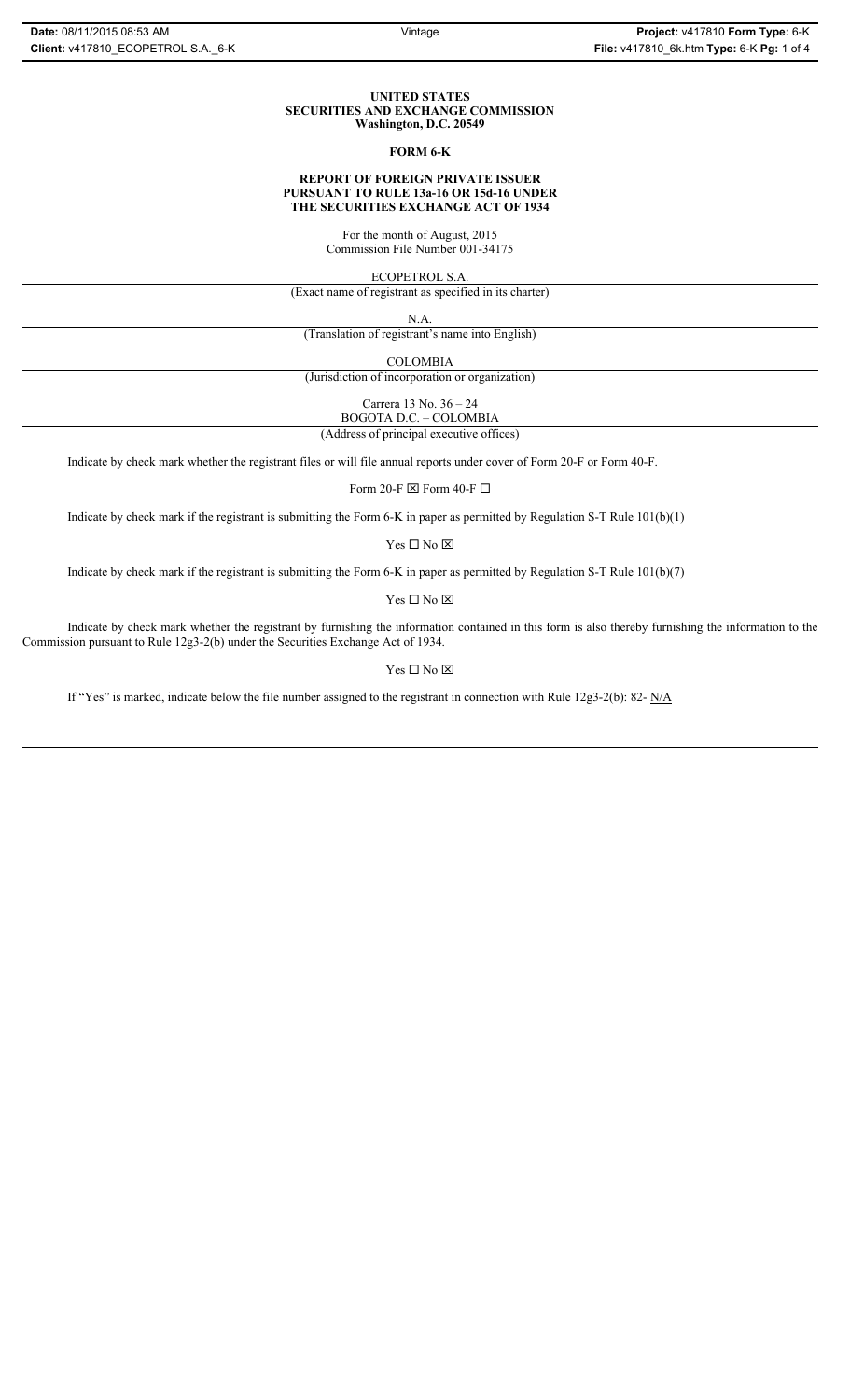

**MATERIAL INFORMATION** 

## **Ecopetrol Appoints New Corporate Vice President of Strategy and Finance**

Ecopetrol S.A. (BVC: ECOPETROL; NYSE: EC; TSX: ECP) hereby announces that Maria Fernanda Suarez Londono has been appointed Corporate Vice President of Strategy and Finance, effective on August 12, 2015.

The newly established Corporate Vice Presidency of Strategy and Finance has taken over the responsibilities of the former vice presidencies of Finance and of Strategy and Growth, thus strengthening and unifying the company's financial management and control. The new vice-presidency will oversee planning, budgetary and cash management matters in order to leverage the new strategic plan with a focus on efficiency and disciplined use of capital.

Ms. Suárez, who will be responsible for material information reporting and compliance before the Financial Superintendence of Colombia and other international regulators, holds a bachelor's degree in Business Administration from CESA Business School. She also holds a master's degree in Public Policy Management from Georgetown University.

With 19 years of professional experience in the public and private sectors, the new vice president was previously director of Public Credit for the Finance Ministry and Vice President of Investments for the Porvenir Pension Fund, and has held senior level positions at Citibank, ABN AMRO and Bank of America. In recent years, she was a member of the board of directors of ISA, Isagen, XM, FEN and Banco Agrario. She is currently a member of the board of directors of Cenit, the transport and logistics affiliate of the Ecopetrol Group.

Ms. Magda Manosalva, who has been Vice President of Finance since November 2013, a period in which she spearheaded a series of successful financial operations in the international market and the transition to international financial reporting standards, among others, will now focus her efforts on the consolidation of procurement processes, which are a key component of Ecopetrol's transformation plan.

**Bogota, August 11, 2015**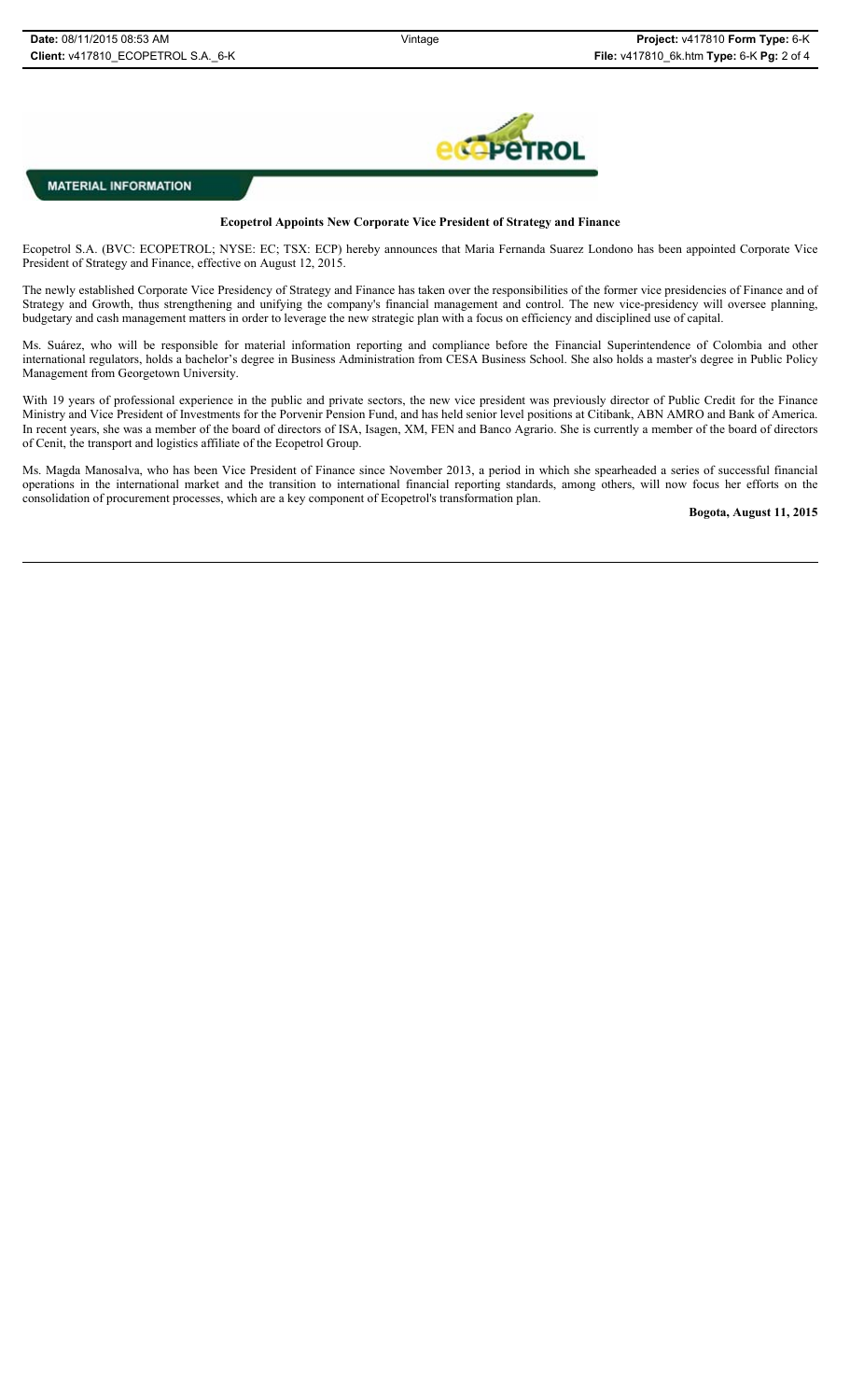

## **MATERIAL INFORMATION**

---------------------------------------

*Ecopetrol is the largest company in Colombia and is an integrated oil and gas company; it is among the top 40 oil companies in the world and among the top four oil companies in Latin America. Besides Colombia – where it generates over 60% of the national production – it has exploration and production* activities in Brazil, Peru, and the US (Gulf of Mexico). Ecopetrol owns the largest refinery in Colombia, most of the pipeline and multi-product pipeline *network in the country, and is significantly increasing its participation in bio-fuels.* 

*This release contains statements that may be considered forward looking statements within the meaning of Section 27A of the U.S. Securities Act of 1933 and* Section 21E of the U.S. Securities Exchange Act of 1934. All forward-looking statements, whether made in this release or in future filings or press releases or *orally, address matters that involve risks and uncertainties, including in respect of the Company's prospects for growth and its ongoing access to capital to fund the Company's business plan, among others. Consequently, changes in the following factors, among others, could cause actual results to differ materially from those included in the forward-looking statements: market prices of oil and gas, our exploration and production activities, market conditions, applicable regulations, the exchange rate, Ecopetrol's competitiveness and the performance of Colombia's economy and industry, to mention a few. We do not intend, and do not assume any obligation to update these forward-looking statements.*

## **For further information, please contact:**

**Head of Corporate Finance and Investor Relations (A)** María Catalina Escobar Phone: (+571) 234 5190 E-mail: *investors@ecopetrol.com.co* 

**Media Relations (Colombia)**  Jorge Mauricio Tellez Phone: + 571-234-4329 e-mail: mauricio.tellez@ecopetrol.com.co